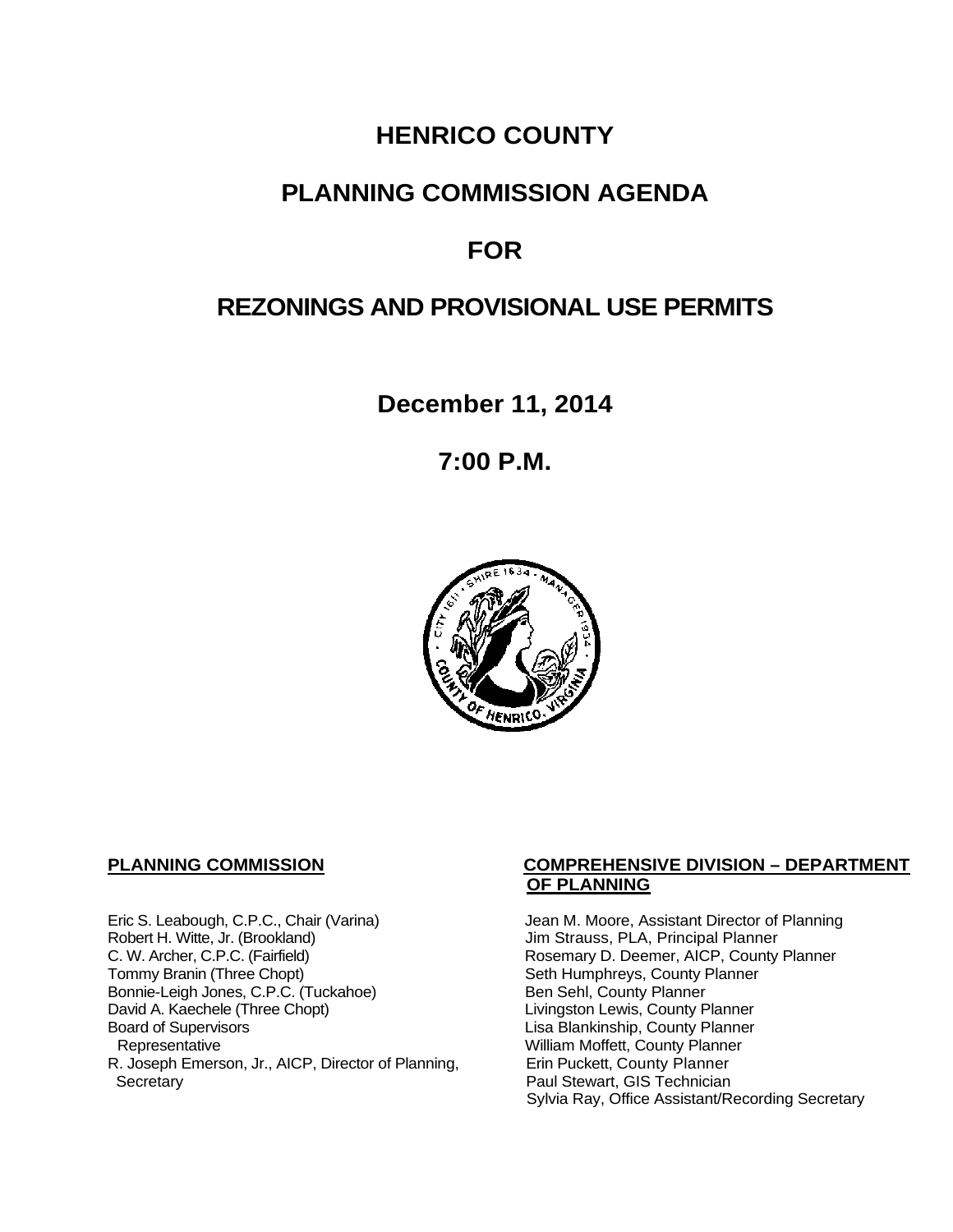## **PLANNING COMMISSION REZONING MEETING FINAL AGENDA DECEMBER 11, 2014**

**BEGINNING AT 7:00 P.M.**

**WELCOME:**

**PLEDGE OF ALLEGIANCE:**

**RECOGNITION OF NEWS MEDIA:**

**CALL TO ORDER:**

**REQUESTS FOR WITHDRAWALS AND DEFERRALS: (0); (1)**

**REQUESTS FOR EXPEDITED ITEMS: (0)**

**CASES TO BE HEARD: (1)**

### **BROOKLAND:**

## *(Deferred from the October 9, 2014 Meeting)*

**REZ2014-00021 James W. Theobald for Riverview Green Investors, LLC:** Request to amend proffered conditions accepted with Rezoning cases C-2C-09 and C-18C-08 on Parcel 775-771-7259 located in the northwest quadrant of Greenwood and Bent Pine Roads. The applicant proposes to amend proffers related to age restriction, the conceptual plan, amenities, emergency access, parking, recreational vehicles, tree save area, entrance feature, condominiums, architectural exhibits, land for park and recreation, number of units, and hours of construction. The existing zoning is R-5AC General Residence District (Conditional) and R-6C General Residence District (Conditional). The 2026 Comprehensive Plan recommends Suburban Residential 2, density should not exceed 3.4 units per acre. **Staff – Ben Sehl (Deferral Requested to the January 15, 2015 Meeting)**

**Deferred to the January 15, 2015 Meeting**

#### **VARINA:**

None.

## **FAIRFIELD:**

**PUP2014-00020 Bay Companies, Inc. for Ample Storage Lake Worth, LLC:**  Request for a Provisional Use Permit under Sections 24-62.2(h), 24-120 and 24-122.1 of Chapter 24 of the County Code in order to allow a self-service storage facility on part of Parcel 784-746-8660 located on the west line of Brook Road (U.S. Route 1) approximately 750' north of its intersection with Interstate 95. The existing zoning is B-